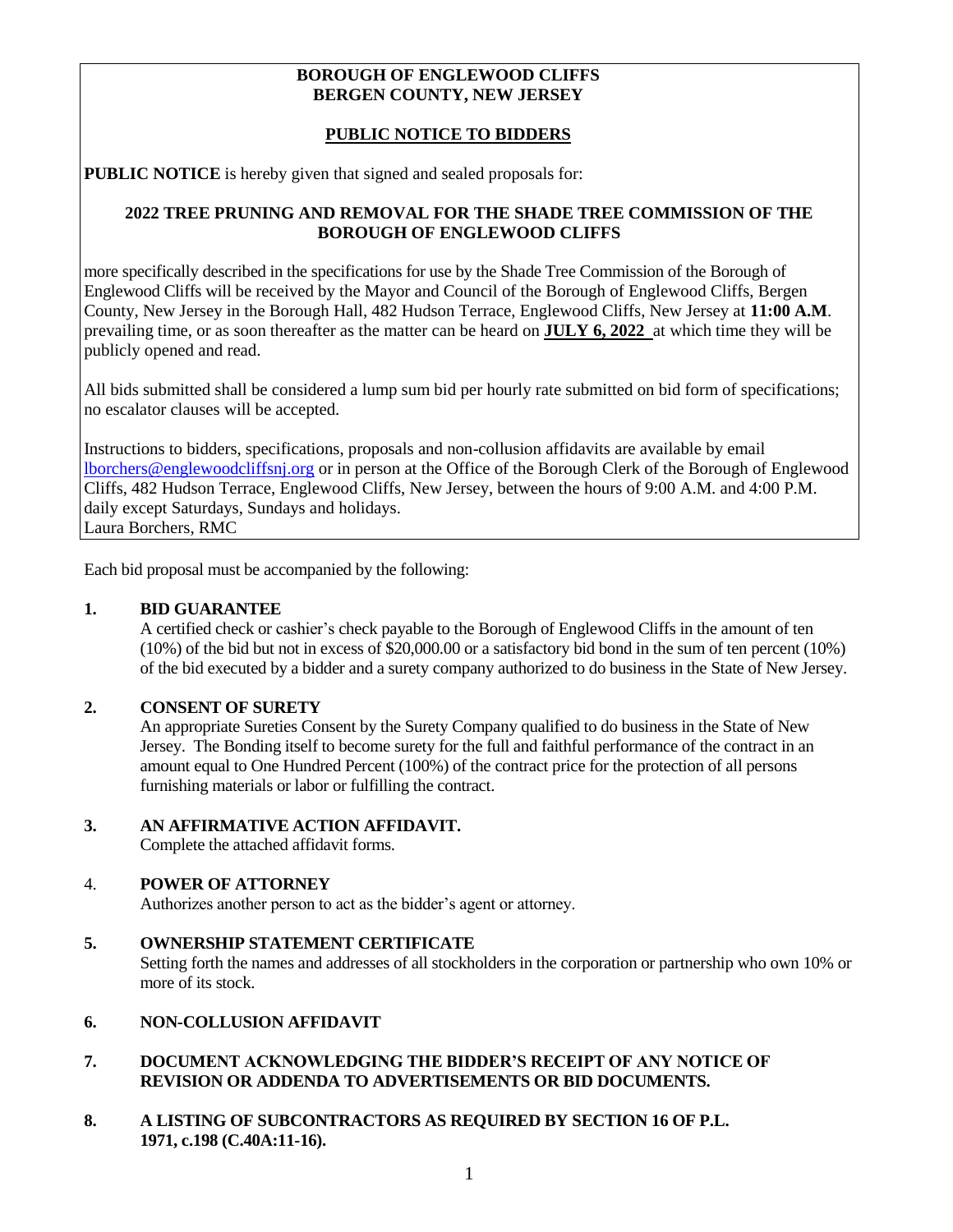# **9. EQUIPMENT CERTIFICATION**

# **10. BUSINESS REGISTRATION CERTIFICATE**

In the event that a check or bank draft is delivered with the proposal as aforesaid, the same will be returned to all unsuccessful bidders upon the award of the contract to the successful bidder. No proposals or bids will be received subsequent to the time specified in said advertisement.

No bid shall be withdrawn for a period of sixty (60) days subsequent to the opening of bids without the consent of the Mayor and council of the Borough of Englewood Cliffs.

The Borough reserves the right to reject any and all bids and to waive any informality in the bids.

Bidders are required to comply with requirements of P.L. 1975, C127 and with all provisions of N.J.S.A. 10:21 through 10:24 and all rules and regulations promulgated thereunder.

> **Laura Borchers, RMC, CMR Borough Clerk**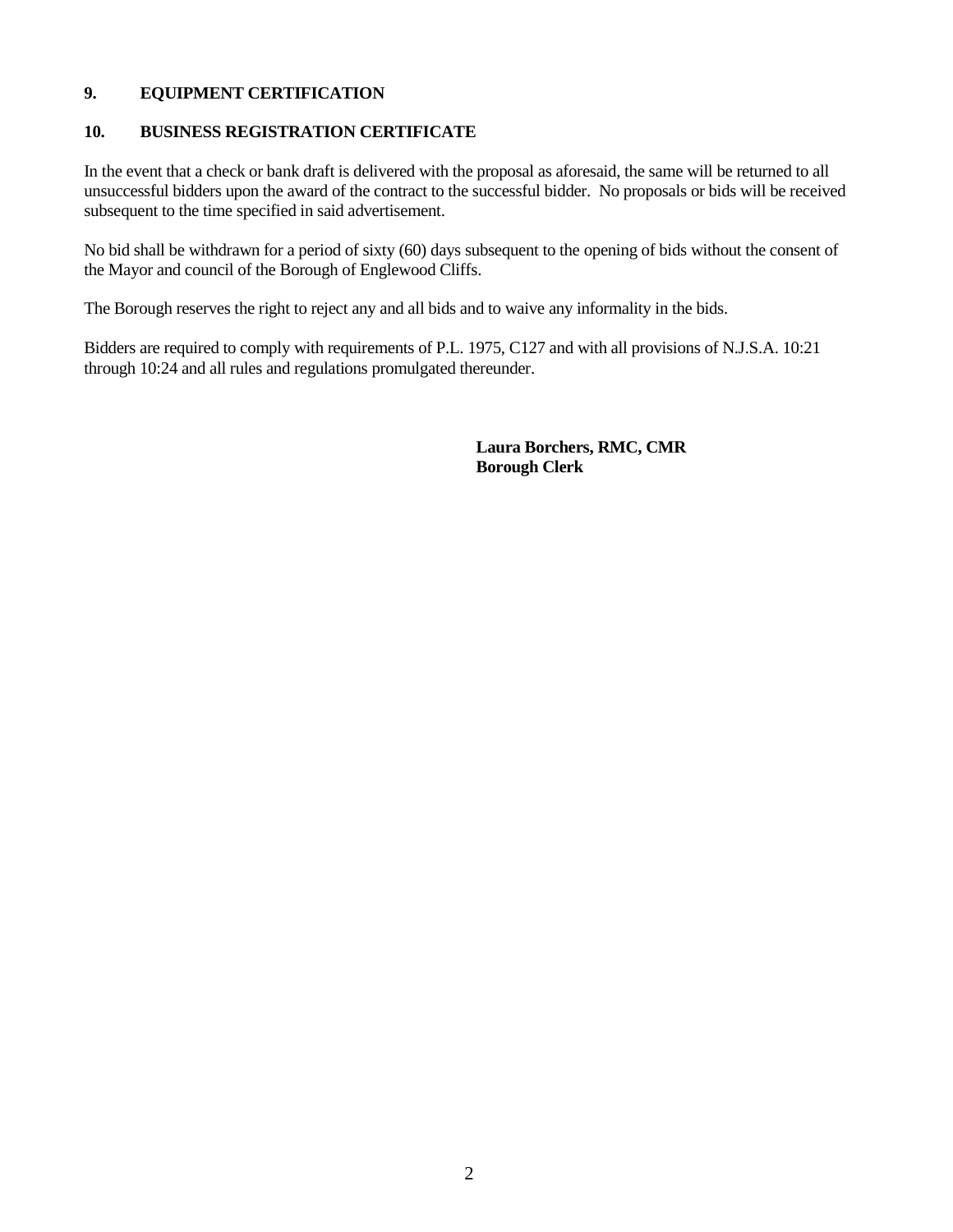#### **BID DOCUMENTS**

# **ENGLEWOOD CLIFFS SHADE TREE COMMISSION Tree Pruning & Removal**

#### Scope of Work:

The work to be performed under this contract shall consist of the removal of dead, dying, diseased, interfering, objectionable, and weak branches, the removal of dead or dangerous trees at the direction of the Shade Tree Commission and the disposal of removed wood.

The Contractor shall furnish all materials, equipment, transportation, traffic protection, labor and all else necessary therefore and incidental thereto.

All work to be performed and materials used in these contracts shall conform to the standards set by the New Jersey Board of Tree Experts' Pruning Standards for Shade Trees 1997.

After completion of the work within an area, all branches and debris must be removed from the job site and the site restored to its previous condition.

#### Limits of Work:

The limits of work under this contract shall include the pruning and removal of trees within the limits of Englewood Cliffs as set forth herein.

#### Special Requirements:

#### Maintenance and Protection of Traffic Where Applicable

The full width of existing roadways shall be available for traffic at all times, except through the actual work areas, where the Contractor may, if necessary, occupy with his equipment, ten (10) feet of existing pavement.

Traffic on active traffic lanes shall be maintained in its normal pattern except that as necessary in the opinion of the Supervisor of Roads in the actual work areas and while the work is actually in progress, the traffic of that roadway may be restricted. At no time will a traffic lane have an obstructed width of lane less than ten (10) feet.

During working hours the Contractor shall, at his own expense, employ competent flagmen for such periods as may be, in the opinion of the Supervisor of Roads, necessary to adequately protect traffic and his work. During non-working hours, the Contractor shall not restrict the normal flow of traffic with any of the equipment or materials that he has brought onto the job. All pieces of wood and other debris caused by the pruning operation must be removed from the job site after each days operation.

A warning sign bearing the message "Caution Men Working In Trees" shall be placed not less than three hundred (300) feet in advance of tree pruning or tree removal operations, facing each direction of travel. The letters shall be black and mounted on a yellow reflective background. The signs shall be maintained clean so as to provide maximum visibility.

If battery operated flashing warning lights are used to delineate a traffic hazard, they shall be yellow-flashing electric flasher units conforming to the specifications therefore on file at the office of the Bureau of Safety, Transportation Department, 1035 Parkway Avenue, Trenton, N.J. These specifications require, in part, that the flashing lights be weatherproof and reasonably tamper-proof and theft-proof; shall operate with a flash rate between 55 and 75 flashes per minute with a flash duration of not less than 18% of each flash cycle; and shall be inspected and cleaned daily so as to maintain the lights in proper working condition.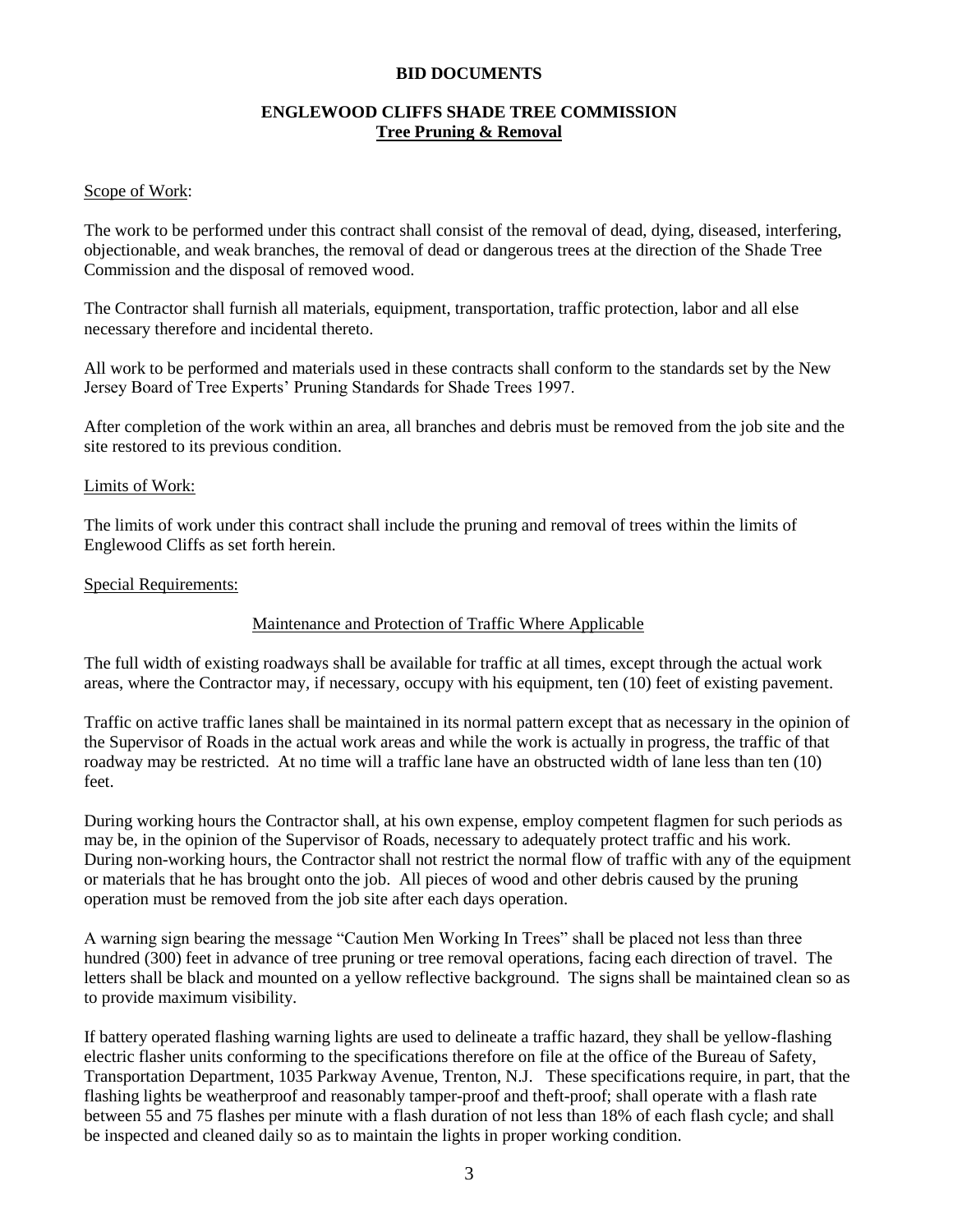Where the Contractor occupies, with his equipment, portions of the existing pavement, his traffic cones will be used to protect traffic.

Traffic cones shall be used and aligned so that traffic will be delivered in a gradual transition.

Traffic cones shall be of rubber, of 28 inches overall height, 2 inches outside diameter at the top and 15 inches outside diameter a the bottom, tapering to a 15 inch square base. The top portion of the cones shall be painted red and the body yellow, with latex rubber base paint over primer. The cones shall be painted at the place of manufacture. The cone base shall be 7 ½ pounds exclusive of attachments. An approved equal of florescent red-orange cones of 100% polyvinyl chloride may be substituted.

# Permits and Licenses:

Vehicles and sweepers used on this project must be registered by the State of New Jersey. Specific requirements may be secured from the Director, Division of Motor Vehicles.

# Unity & Payment:

Payment for tree pruning and tree removal will be made on the actual number of crew hours worked at the bid price per crew hour as stated in the Proposal. Payment will be made on properly prepared vouchers supplied by the Shade tree Commission completed by the Contractor and approved by the Mayor and Council.

The Shade Tree Commission shall notify the contractor of the scope of the work to be performed. The Contractor shall review and submit within five (5) days his cost to perform said work based upon his crew price per hour. If the Shade Tree Commission approves the Contractor's proposal, he shall perform said work and will be limited to the costs contained within his proposal. In the event the Contractor encounters unforeseen problems in performing the work, he should immediately inform the Shade Tree Commission for additional approval for the additional work to be performed based upon his rate per crew hour. crew hour is hereby defined as the number of persons and pieces of equipment necessary to perform the

required tree pruning in a satisfactory manner. This shall include as a minimum, one (1) climbing foreperson, two (2) first class climbers, one (1) ground person, one (1) truck, one (1) brush chipper, one (1) power saw, and other incidental tools as may be required. In addition, the contractor shall employ competent flagmen when directed by the Supervisor of Roads and other personnel as he may need.

If due to storms or accidents the services are required at other than normal working hours which are (7:30 AM to 4:00 PM), Monday through Friday, exclusive of holidays, payment will be at one and one-half times the rate as stated in the Proposal.

#### Minimum Wage Rates:

The Contractor is put on notice that he must pay workers the prevailing wage rates promulgated by the New Jersey Department of Labor and Industry for this Project, copies of which are on file with the County and which will be made a part of this contract, pursuant to chapter 150, P.L. 1963, but in any case must also comply with Federal Regulations establishing a minimum rate.

#### Locations:

Only trees designated on the work order from the Shade Tree Commission shall be pruned or removed.

# Utility Agencies:

Utility agencies shall be contacted by the Contractor any time tree work is so close to the utility that it "could" come in contact with that facility, or if assistance is needed to work safely around overhead or underground installations.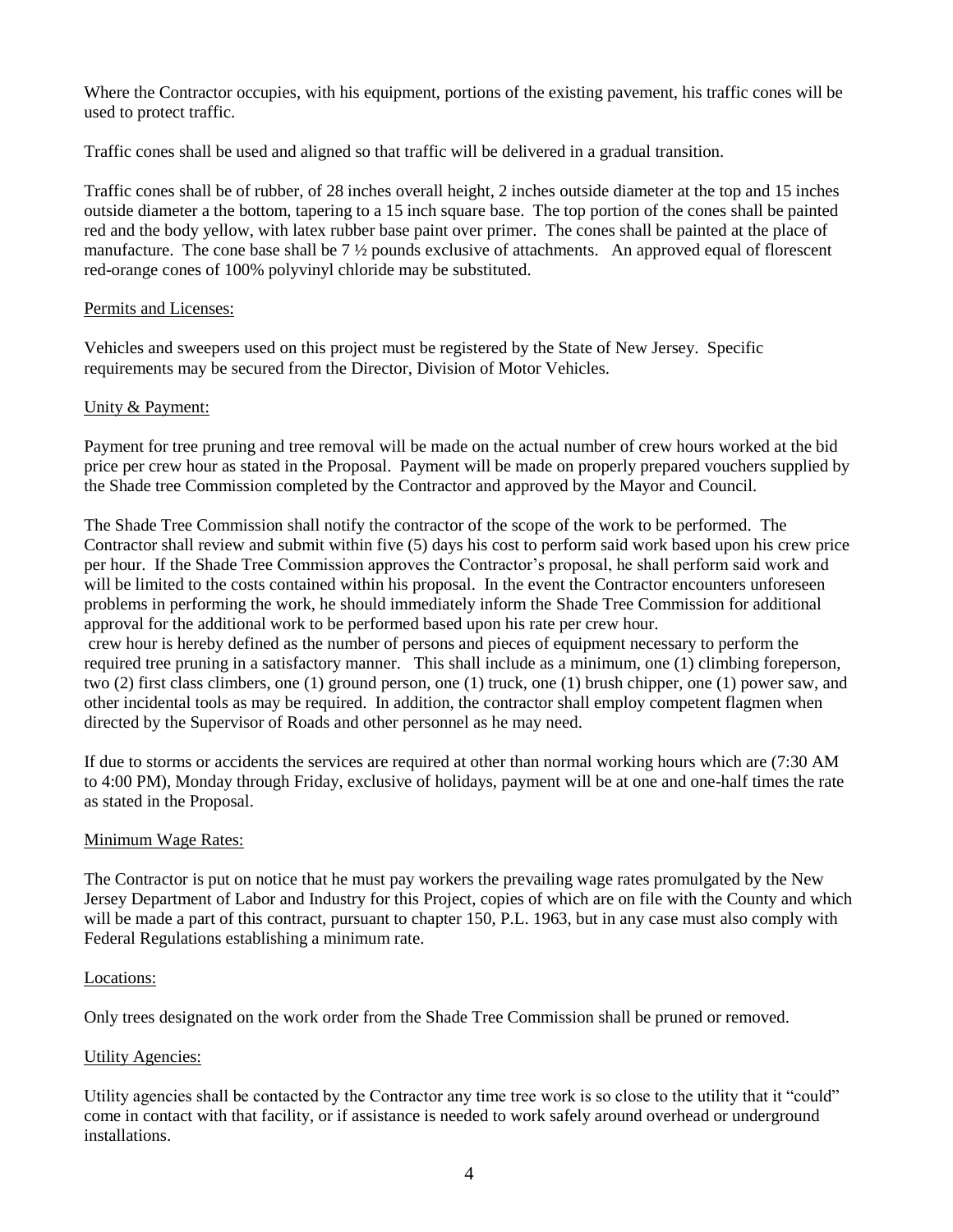Tree pruning and removal operations may be conducted in areas where overhead electric, telephone and cable television facilities exist. The Contractor shall protect all utilities from damage, shall immediately contact the appropriate utility if damage should occur, and shall be responsible for all claims for damage due to his operations of this contract.

# Tree Damage:

Any damage caused by Contractor is to be repaired immediately at no expense to and to the satisfaction of the Borough of Englewood Cliffs. Tree damages as judged by the Borough of Englewood Cliffs will be appraised to determine the value of the damages. If the Borough of Englewood Cliffs determines that the damage warrants removal, it will be done by the Contractor at no cost to the Borough of Englewood Cliffs. The appraised cost of damage may either be paid to the Borough of Englewood Cliffs or deducted from moneys owed the Contractor. If the damage resulted in removal of the tree, the Borough of Englewood Cliffs may accept replacement trees whose combined diameter is equal to that of the tree removed. All replacement trees shall be balled and burlapped and of a species approved by the Committee. Replacement trees shall be delivered to the Borough of Englewood Cliffs between April  $1<sup>st</sup>$  and May  $15<sup>th</sup>$  of the year following the damage.

# Clean Up:

1. All debris from tree pruning, tree removal and stump operations shall be cleaned up each day before the work crew leaves the site, unless permission is given by the Borough of Englewood Cliffs to do otherwise. All lawn areas shall be raked, all streets and sidewalks swept, and all brush, branches and logs shall be removed from the work site. Work areas are to be left in a condition equal to that which existed prior to the commencement of forestry operations.

2. It shall be the responsibility of the Contractor to remove and dispose of, in a proper and acceptable manner, all logs, brush and debris resulting from the tree maintenance operations.

#### Damages:

Any damages done by the Contractor to any person or property, public or private, is the sole responsibility of the Contractor and shall be repaired or compensated for by the Contractor to the satisfaction of both injured party and the Borough of Englewood Cliffs at no cost to the Borough of Englewood Cliffs.

#### Insurance:

The Contractor shall agree to indemnify and to hold the Borough of Englewood Cliffs and the Borough of Englewood Cliffs Shade Tree Commission harmless for all damages resulting from work conducted under this contract pursuant to these specifications and resulting contract and shall file with the Borough of Englewood Cliffs a Liability Insurance Policy or certificate in the amount of \$500,000 per occurrence; \$2,000,000 aggregate for Bodily Injury Liability; and \$2,000,000 aggregate for Property Damage Liability, which policy shall cover the Borough of Englewood Cliffs as an additional insured. The Contractor shall also provide evidence of New Jersey Worker's Compensation Insurance.

Upon execution of the contract, the Contractor shall provide the Borough of Englewood Cliffs with an exact copy of the insurance policy required hereunder, and, within fifteen (15) days after execution of the contract, with a copy of the endorsement naming the Borough of Englewood Cliffs as an additional insured under the Contractor's comprehensive general liability coverage.

#### Working Hours:

The Contractor shall schedule work between the hours of 7:00 a.m. and 7:00 p.m. Monday through Saturday, unless authorized by the Borough of Englewood Cliffs to do otherwise.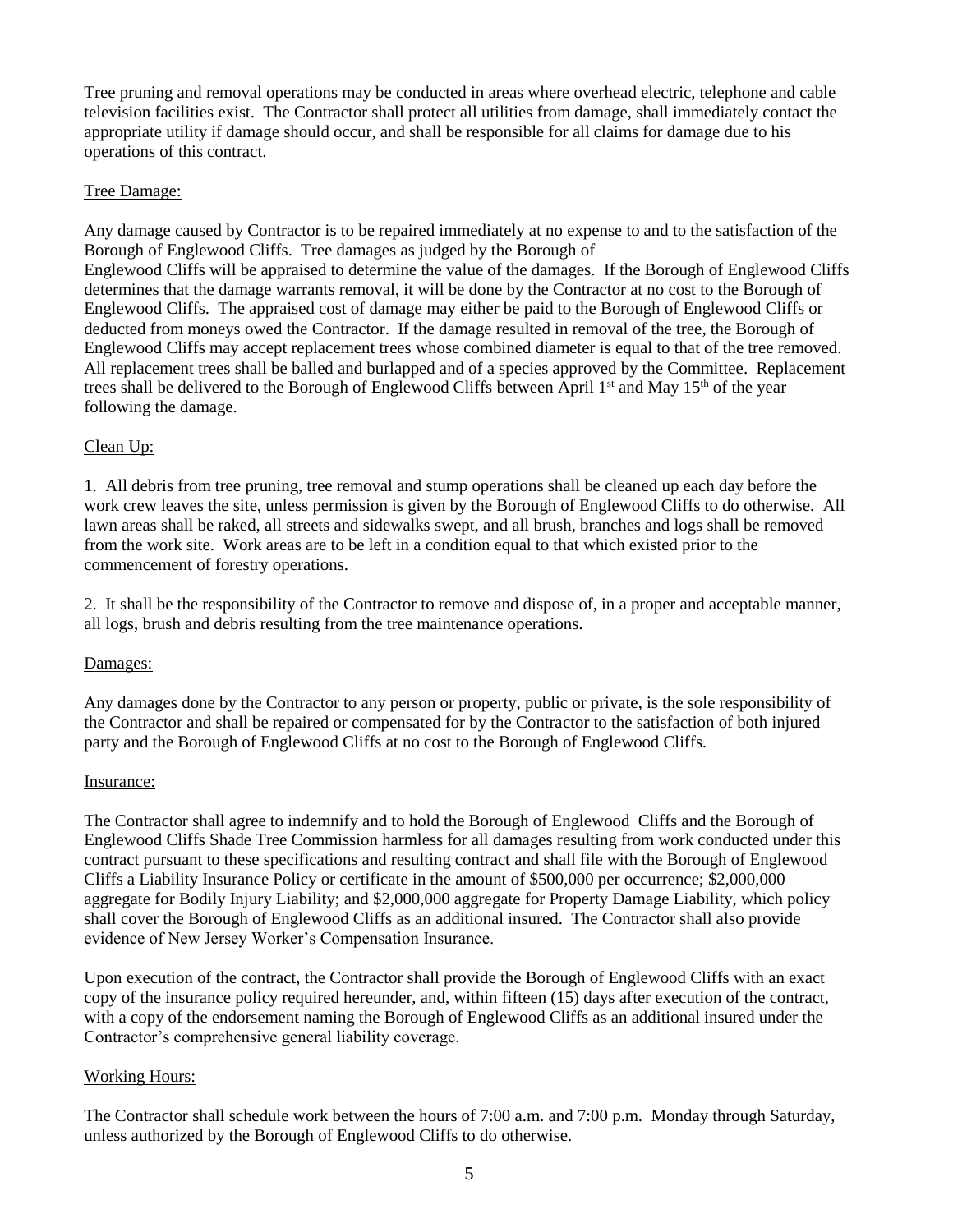# Discontinuation of Work:

Any practice as determined hazardous by the Borough of Englewood Cliffs shall be immediately discontinued by the Contractor upon receipt of either written or oral notice to discontinue such practice.

# Observances of Laws, Ordinances and Regulations:

The Contractor at all times during the term of this Contract shall observe and abide by all Federal, State and Local Laws which in any way affect the conduct under this contract of the work and shall comply with all decrees and orders of courts of competent jurisdiction. The Contractor shall comply fully and completely with any and all applicable State and Federal Statutes, Rules and Regulations as they relate to hiring, wages and other applicable conditions of employment.

#### Contract Termination:

The Borough of Englewood Cliffs shall have the right to terminate a contract or a part thereof before the work is completed in the event:

1. Previous unknown circumstances arise making it desirable in the public interest to void the contract.

2. The Contractor, in the opinion of the Borough of Englewood Cliffs, is not adequately complying with the specifications.

3. Proper arboricultural techniques are not being followed after warning notification by the Borough of Englewood Cliffs.

4. The Contractor refuses, neglects or fails to supply properly trained or skilled supervisory personnel and/or workers or proper equipment of the specified quality and quantity.

5. The Contractor, in the judgment of the Borough of Englewood Cliffs, is unnecessarily or willfully delaying the performance and completion of the work.

6. The Contractor refuses to proceed with work when and as directed by the Borough of Englewood Cliffs.

7. The Contractor abandons the work.

#### Indemnification:

The Contractor shall indemnify and hold harmless the Borough of Englewood Cliffs and the Borough of Englewood Cliffs Shade Tree Commission and its officers, agents and employees against all suit, claims, loss, cost, damage, expense, or liability that may be based upon any injury to persons or property that may occur, or that may be alleged to have occurred in the course of the performance of the contract by the Contractor, whether or not it shall be claimed that the injury was caused through a negligent act or omission of the Contractor or his employee, and whether or not the person injured or whose property was damaged were third parties, employees of the Contractor or employees of an authorized subcontractor; and the Contractor shall, at his own expense, defend the Borough of Englewood Cliffs and the Borough of Englewood Cliffs Shade Tree Commission in all litigation or claim incurred in connection therewith; and shall, at his own expense, satisfy and cause to be discharged such judgments as may be obtained against the Borough of Englewood Cliffs or the Shade Tree Commission, or any of its officers, agents or employees.

# Extra Work:

No claims for extra work shall be covered except by written agreement between the Borough of Englewood Cliffs and the Contractor.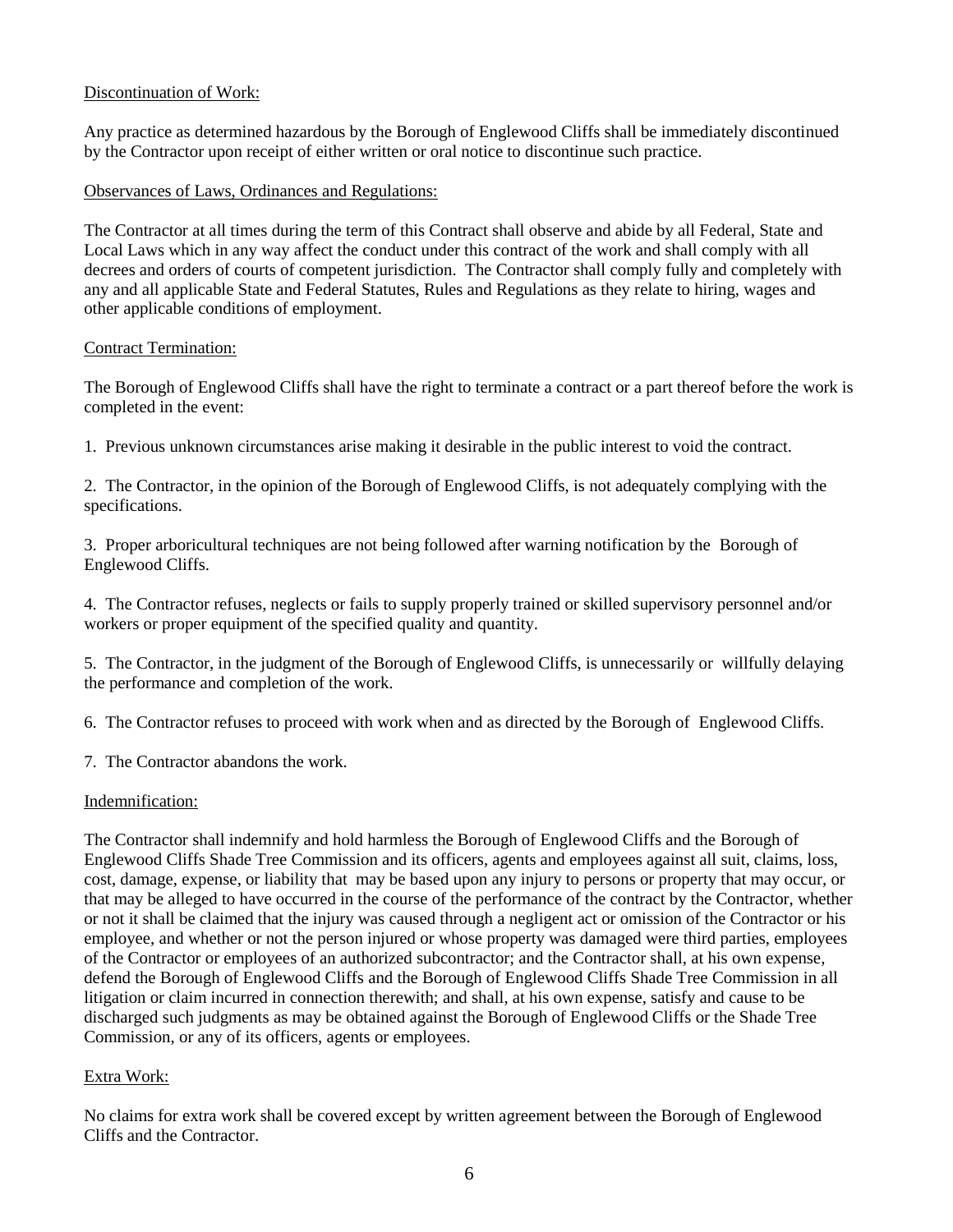# Emergency Work:

## 1. Need and Response

Throughout the term of the contract, it may become necessary for the Contractor to assist the Borough of Englewood Cliffs in providing emergency tree services. The Contractor shall provide telephone numbers at which a representative can be reached on a 24 hour emergency basis. When severe winds, ice storms, or other conditions cause a need for emergency assistance, the Contractor shall respond and commence work as soon as possible after receiving the emergency request notification.

## 2. Emergency Work Requirement

The Contractor shall be paid in accordance with his bid price per crew hour. The Contractor shall furnish crews, fully equipped with aerial lift equipment, trucks, chippers and all necessary power and hand tools as specified by the Borough of Englewood Cliffs. Crew personnel shall include, but not be limited to the following:

a. Foreman (working) shall provide supervision of the emergency work force and shall have responsibility for giving directions, making decisions and assuming responsibility for all work completed by the Contractor.

b. Climber/Trimmer must possess skills necessary for working in trees from an aerial lift, or by the use of ropes, saddles and other hand climbing equipment.

c. Ground person must possess skills necessary in ground operations such as loading trucks, cutting limbs on the ground, operating chippers, raking and cleaning up the work area.

An ISA Certified Arborist or a New Jersey Certified Tree Expert must be on staff and on site.

Bidders shall carefully examine the site of the proposed work and judge for themselves as to the nature of the work to be done and the condition under which it has to be accomplished.

All tree work must comply with the detailed specifications that are part of the bid package and per the requirements for an insurance certification which will be requested.

|                                      |                                                                                                                      | NUMBER |                            |
|--------------------------------------|----------------------------------------------------------------------------------------------------------------------|--------|----------------------------|
|                                      | (Arborist name)                                                                                                      |        | $(ISA$ certification #) OR |
| <b>CERTIFIED TREE EXPERT</b>         | <u> 1980 - Jan Stein Stein Stein Stein Stein Stein Stein Stein Stein Stein Stein Stein Stein Stein Stein Stein S</u> | NUMBER |                            |
|                                      | (Expert's name)                                                                                                      |        | $(CTE$ certification #)    |
| <b>FIRM NAME</b>                     |                                                                                                                      | BY.    |                            |
| (Corporate, partnership, individual) |                                                                                                                      |        |                            |
| (Signature)MAILING ADDRESS           |                                                                                                                      |        |                            |

\_\_\_\_\_\_\_\_\_\_\_\_\_\_\_\_\_\_\_\_\_\_\_\_\_\_\_\_\_\_\_\_\_\_\_\_\_\_\_\_\_\_\_\_\_\_\_\_\_\_\_\_\_\_\_\_\_\_\_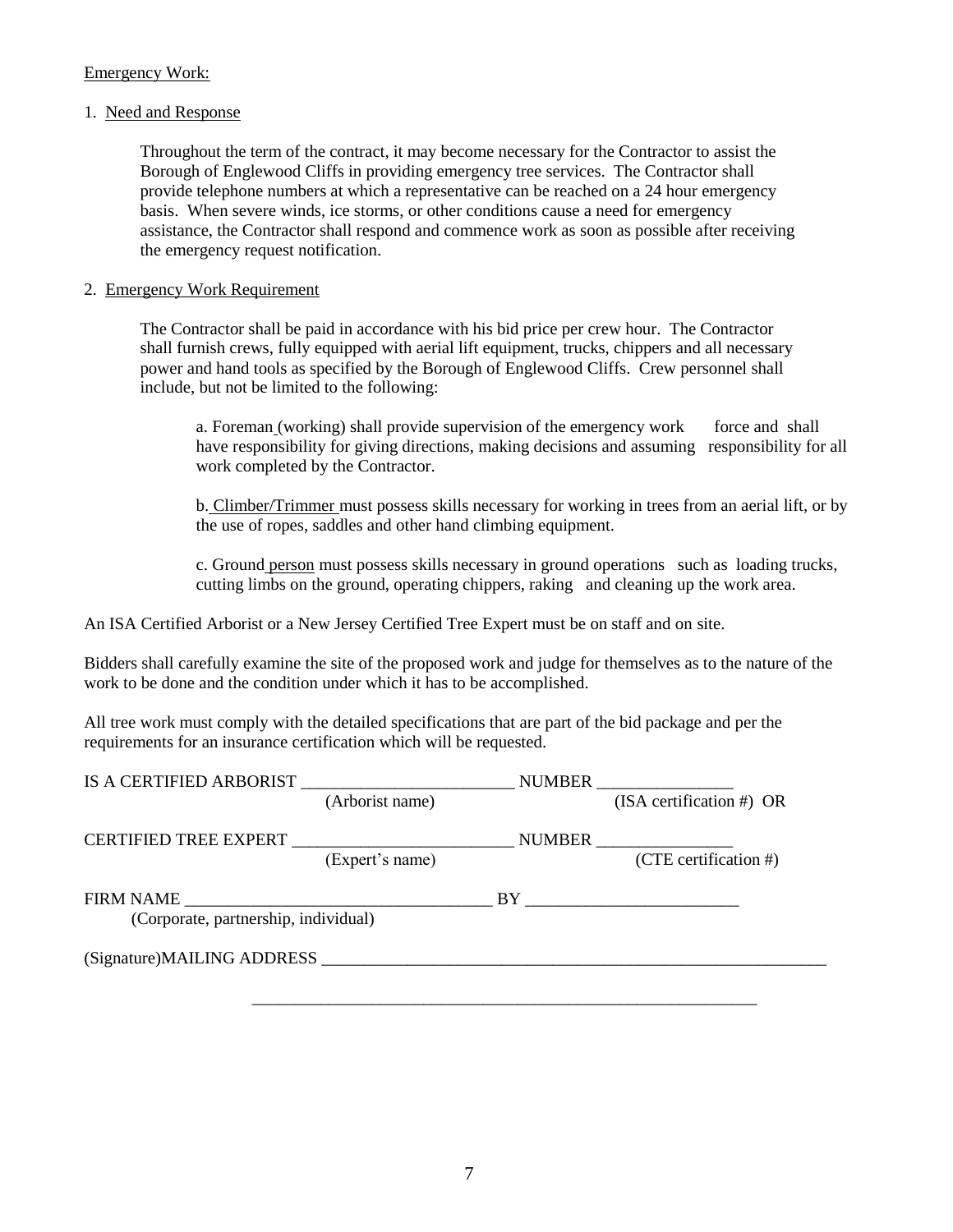# **ENGLEWOOD CLIFFS SHADE TREE COMMISSION**

# **Bid Sheet Tree Pruning and Removal for 2022**

| Company Name                                                                     |
|----------------------------------------------------------------------------------|
|                                                                                  |
|                                                                                  |
|                                                                                  |
|                                                                                  |
| Bid Price Hourly rate for tree pruning and removal _____________________________ |
|                                                                                  |
|                                                                                  |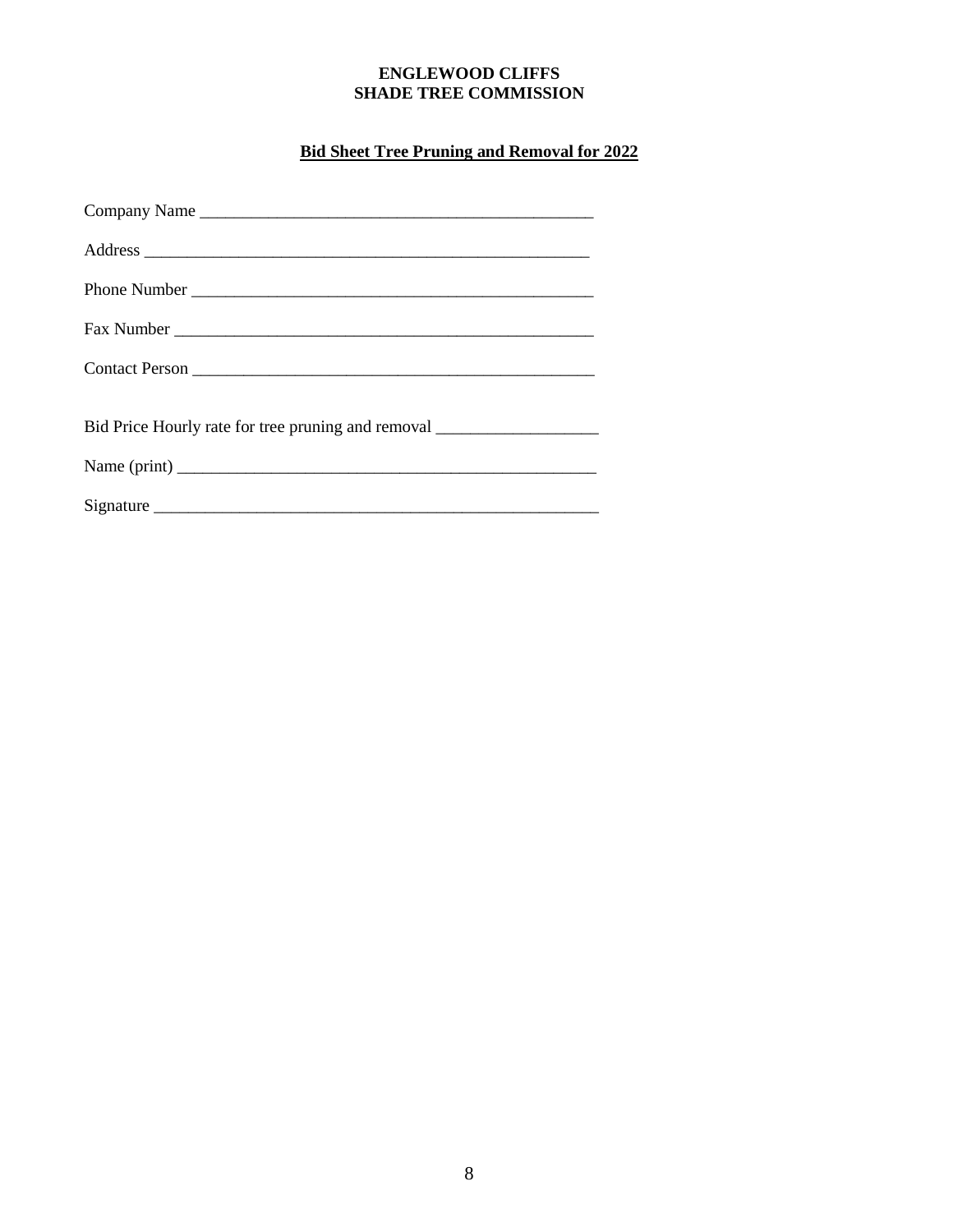#### **CONSENT OF SURETY**

| KNOW ALL MEN BY THESE PRESENTS, that we, the undersigned, the                                                                                                                                                                                                                                                                                                                                                                                                                                                                                                                                                                                                                                         |
|-------------------------------------------------------------------------------------------------------------------------------------------------------------------------------------------------------------------------------------------------------------------------------------------------------------------------------------------------------------------------------------------------------------------------------------------------------------------------------------------------------------------------------------------------------------------------------------------------------------------------------------------------------------------------------------------------------|
| a corporation and a corporation                                                                                                                                                                                                                                                                                                                                                                                                                                                                                                                                                                                                                                                                       |
|                                                                                                                                                                                                                                                                                                                                                                                                                                                                                                                                                                                                                                                                                                       |
| do business in the State of New Jersey, do hereby consent and agree with the Borough of                                                                                                                                                                                                                                                                                                                                                                                                                                                                                                                                                                                                               |
| Englewood Cliffs that if the foregoing proposal of Theorem 2012 and 2012 and 2013 and 2013 and 2013 and 2013 and 2013 and 2013 and 2013 and 2013 and 2013 and 2013 and 2013 and 2013 and 2013 and 2013 and 2013 and 2013 and 2                                                                                                                                                                                                                                                                                                                                                                                                                                                                        |
|                                                                                                                                                                                                                                                                                                                                                                                                                                                                                                                                                                                                                                                                                                       |
|                                                                                                                                                                                                                                                                                                                                                                                                                                                                                                                                                                                                                                                                                                       |
| hereinafter called the Contractor, for the 1990 and 1990 and 1990 and 1990 are accepted,<br>and a Contract for said work be awarded to said Contractor, we will, upon its being so awarded, become Surety for<br>said Contractor and agree to be bound with said Contractor upon the terms and conditions set forth in the Proposal<br>and Specifications and shall provide security through the issuance of a Performance Bond in an amount equal to One<br>Hundred Percent (100%) of the Contract price and to be conditioned so as to indemnify the Borough of Englewood<br>Cliffs against loss due to the failure of the Contractor to fulfill the obligations and requirements of said Contract. |

IN WITNESS WHEREOF, said Surety has caused these presents to be signed and attested by a duly authorized officer, and its corporate seal to be hereto affixed this \_\_\_\_\_ day of \_\_\_\_\_\_\_\_\_\_, 2022.

 $By$ 

 Surety Company Attorney-in-Fact

ATTEST:

#### **NOTE: PLEASE EXECUTE THIS CONSENT OF SURETY FORM.**

Consent of Surety must be accompanied by (a) appropriate acknowledgments of the respective parties, (b) appropriate duly certified copy of Power of Attorney or other certificate of authority where Consent of Surety is executed by agent, officer, or other representative of Principal or Surety, (c) a duly certified extract from By-Laws or resolutions of Surety under which Power of Attorney or other certificate of authority of its agent, officer or representative was issued and (d) duly certified copy of latest published financial statement of assets and liabilities of Surety.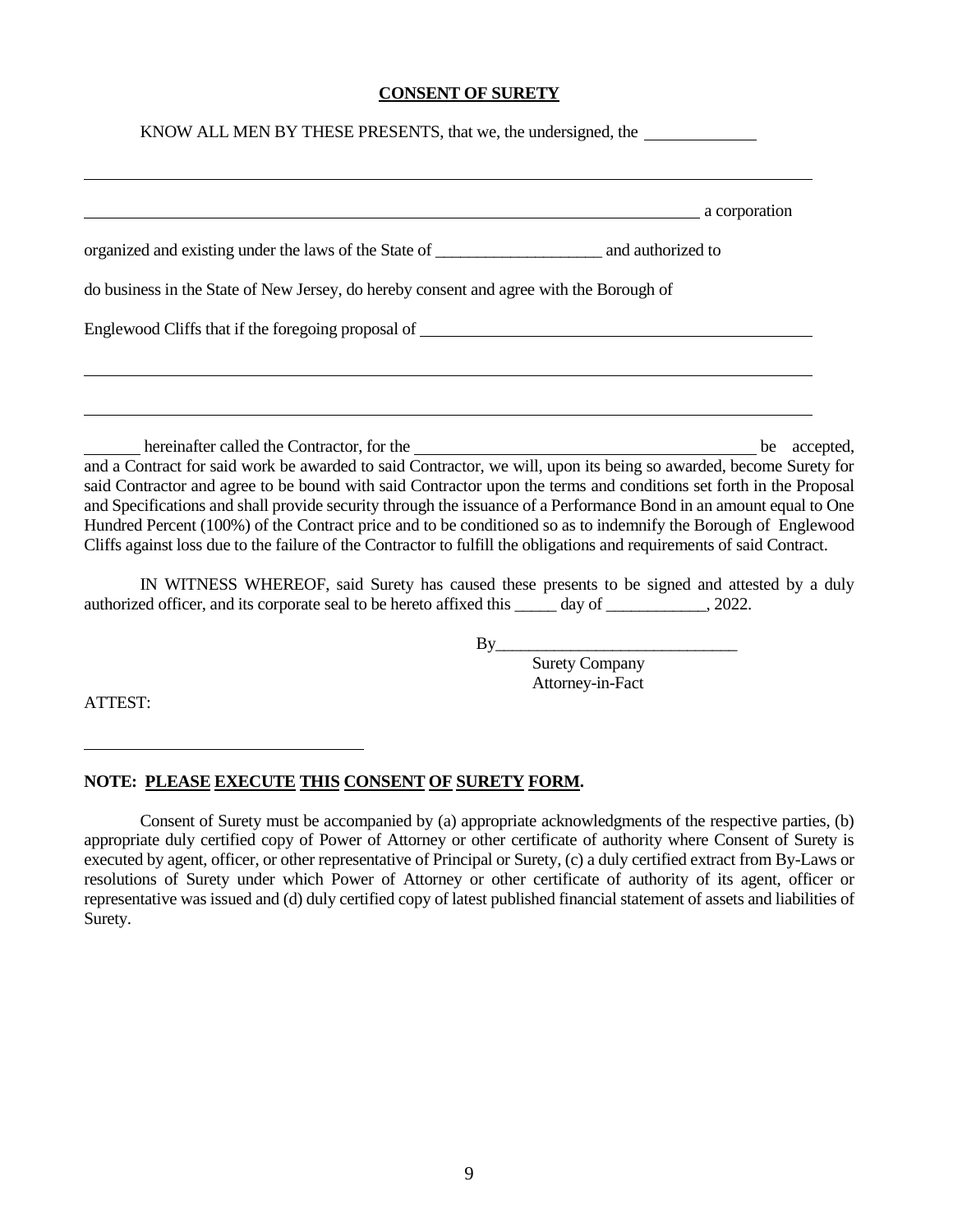#### **AFFIRMATIVE ACTION AFFIDAVIT**

| STATE OF               | $SS.$ :                                  |
|------------------------|------------------------------------------|
| COUNTY OF              |                                          |
| $\mathbf{I}_{\bullet}$ | being first duly sworn under oath affirm |
| that I am              | (sole owner, a partner, president,       |
| secretary, etc.) of    |                                          |

, the party making the foregoing bid proposal (hereafter referred to as the "Contractor").

#### **EXHIBIT A MANDATORY EQUAL EMPLOYMENT OPPORTUNITY LANGUAGE N.J.S.A. 10:5-31 et seq. (P.L. 1975, C. 127) N.J.A.C. 17:27 GOODS, PROFESSIONAL SERVICE AND GENERAL SERVICE CONTRACTS**

l.

During the performance of this contract, the contractor agrees as follows

1. The Contractor is familiar with and will fully comply with the anti-discrimination, equal employment opportunity and affirmative action requirements obligations imposed by New Jersey Law pursuant to N.J.S.A. §10:2-1 *et seq.*, N.J.S.A. §10:5-1 *et seq.,* N.J.S.A. §10:5-31 *et seq,* and the rules regulations pursuant thereto, including N.J.A.C. 17:27.

2. During the performance of this Contract, the Contractor agrees, pursuant to N.J.S.A. §10:5-31 *et seq.,* as follows:

The contractor or subcontractor, where applicable, will not discriminate against any employee or applicant for employment because of age, race, creed, color, national origin, ancestry, marital status, affectional or sexual orientation, gender identity or expression, disability, nationality or sex. Except with respect to affectional or sexual orientation and gender identity or expression, the contractor will ensure that equal employment opportunity is afforded to such applicants in recruitment and employment, and that employees are treated during employment, without regard to their age, race, creed, color, national origin, ancestry, marital status, affectional or sexual orientation, gender identity or expression, disability, nationality or sex. Such equal employment opportunity shall include, but not be limited to the following: employment, upgrading, demotion, or transfer; recruitment or recruitment advertising; layoff or termination; rates of pay or other forms of compensation; and selection for training, including apprenticeship. The contractor agrees to post in conspicuous places, available to employees and applicants for employment, notices to be provided by the Public Agency Compliance Officer setting forth provisions of this nondiscrimination clause.

The contractor or subcontractor, where applicable will, in all solicitations or advertisements for employees placed by or on behalf of the contractor, state that all qualified applicants will receive consideration for employment without regard to age, race, creed, color, national origin, ancestry, marital status, affectional or sexual orientation, gender identity or expression, disability, nationality or sex.

The contractor or subcontractor will send to each labor union, with which it has a collective bargaining agreement, a notice, to be provided by the agency contracting officer, advising the labor union of the contractor's commitments under this chapter and shall post copies of the notice in conspicuous places available to employees and applicants for employment.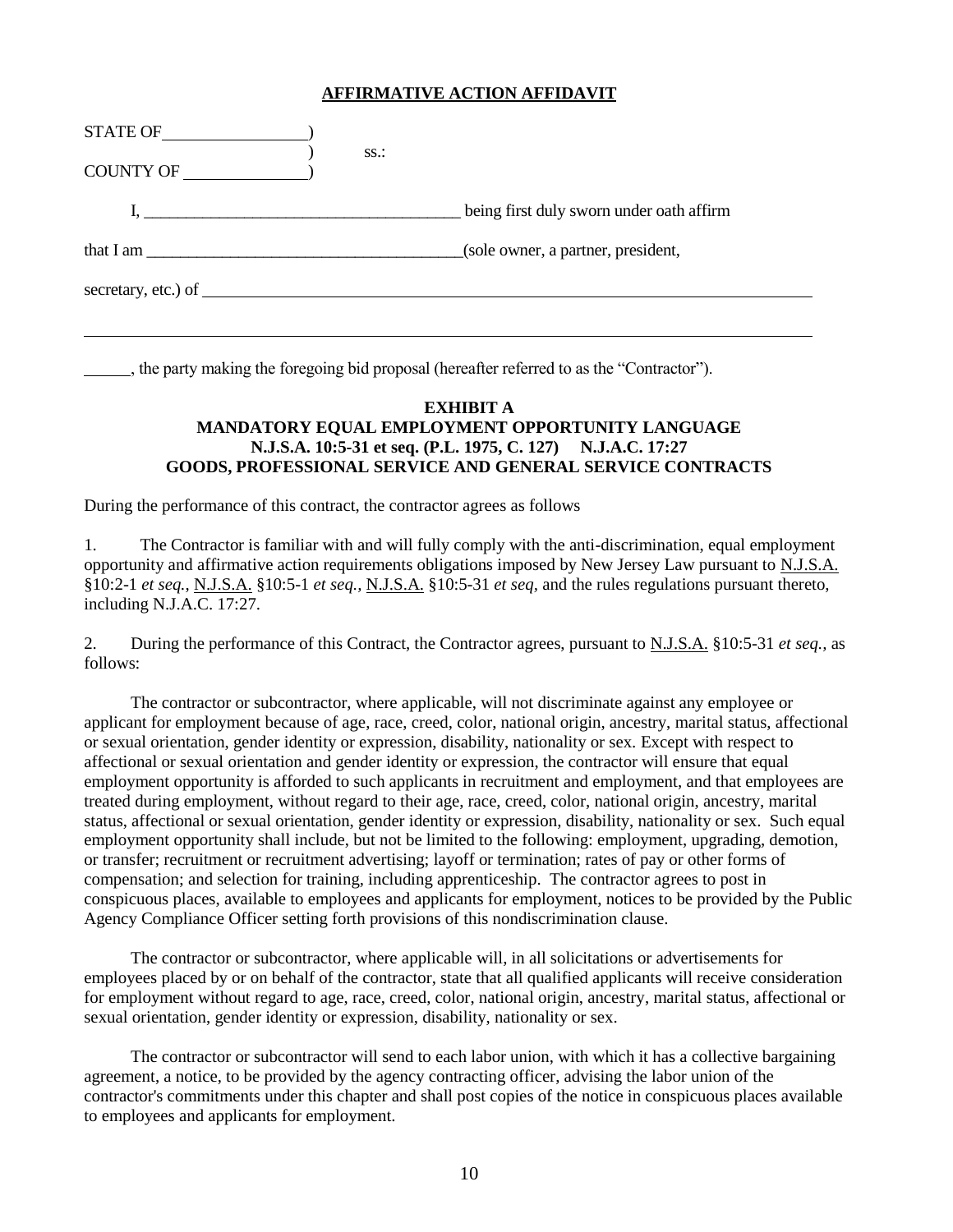The contractor or subcontractor, where applicable, agrees to comply with any regulations promulgated by the Treasurer pursuant to N.J.S.A. 10:5-31 et seq., as amended and supplemented from time to time and the Americans with Disabilities Act.

The contractor or subcontractor agrees to make good faith efforts to meet targeted county employment goals established in accordance with N.J.A.C. l7:27-5.2.

The contractor or subcontractor agrees to inform in writing its appropriate recruitment agencies including, but not limited to, employment agencies, placement bureaus, colleges, universities, and labor unions, that it does not discriminate on the basis of age, race, creed, color, national origin, ancestry, marital status, affectional or sexual orientation, gender identity or expression, disability, nationality or sex, and that it will discontinue the use of any recruitment agency which engages in direct or indirect discriminatory practices.

The contractor or subcontractor agrees to revise any of its testing procedures, if necessary, to assure that all personnel testing conforms with the principles of job related testing, as established by the statutes and court decisions of the State of New Jersey and as established by applicable Federal law and applicable Federal court decisions.

In conforming with the targeted employment goals, the contractor or subcontractor agrees to review all procedures relating to transfer, upgrading, downgrading and layoff to ensure that all such actions are taken without regard to age, race, creed, color, national origin, ancestry, marital status, affectional or sexual orientation, gender identity or expression, disability, nationality or sex, consistent with the statutes and court decisions of the State of New Jersey, and applicable Federal law and applicable Federal court decisions.

The contractor shall submit to the public agency, after notification of award but prior to execution of a goods and services contract, one of the following three documents:

Letter of Federal Affirmative Action Plan Approval

Certificate of Employee Information Report

Employee Information Report Form AA302 (electronically provided by the Division and distributed to the public agency through the Division's website at www.state.nj.us/treasury/contract\_compliance)

The contractor and its subcontractors shall furnish such reports or other documents to the Division of Public Contracts Equal Employment Opportunity Compliance as may be requested by the office from time to time in order to carry out the purposes of these regulations, and public agencies shall furnish such information as may be requested by the Division of Public Contracts Equal Employment Opportunity Compliance for conducting a compliance investigation pursuant to Subchapter 10 of the Administrative Code at N.J.A.C. 17:27.

I am aware that if my assertions on behalf of the Contractor made in this Affirmative Action Affidavit are false, I am subject to punishment.

(Signature) (Title)

SWORN AND SUBSCRIBED TO BEFORE ME THIS DAY OF , 2022.

\_\_\_\_\_\_\_\_\_\_\_\_\_\_\_\_\_\_\_\_\_\_\_\_\_\_\_

Notary Public of

My Commission Expires:

**EEO/AFFIRMATIVE ACTION COMPLIANCE NOTICE**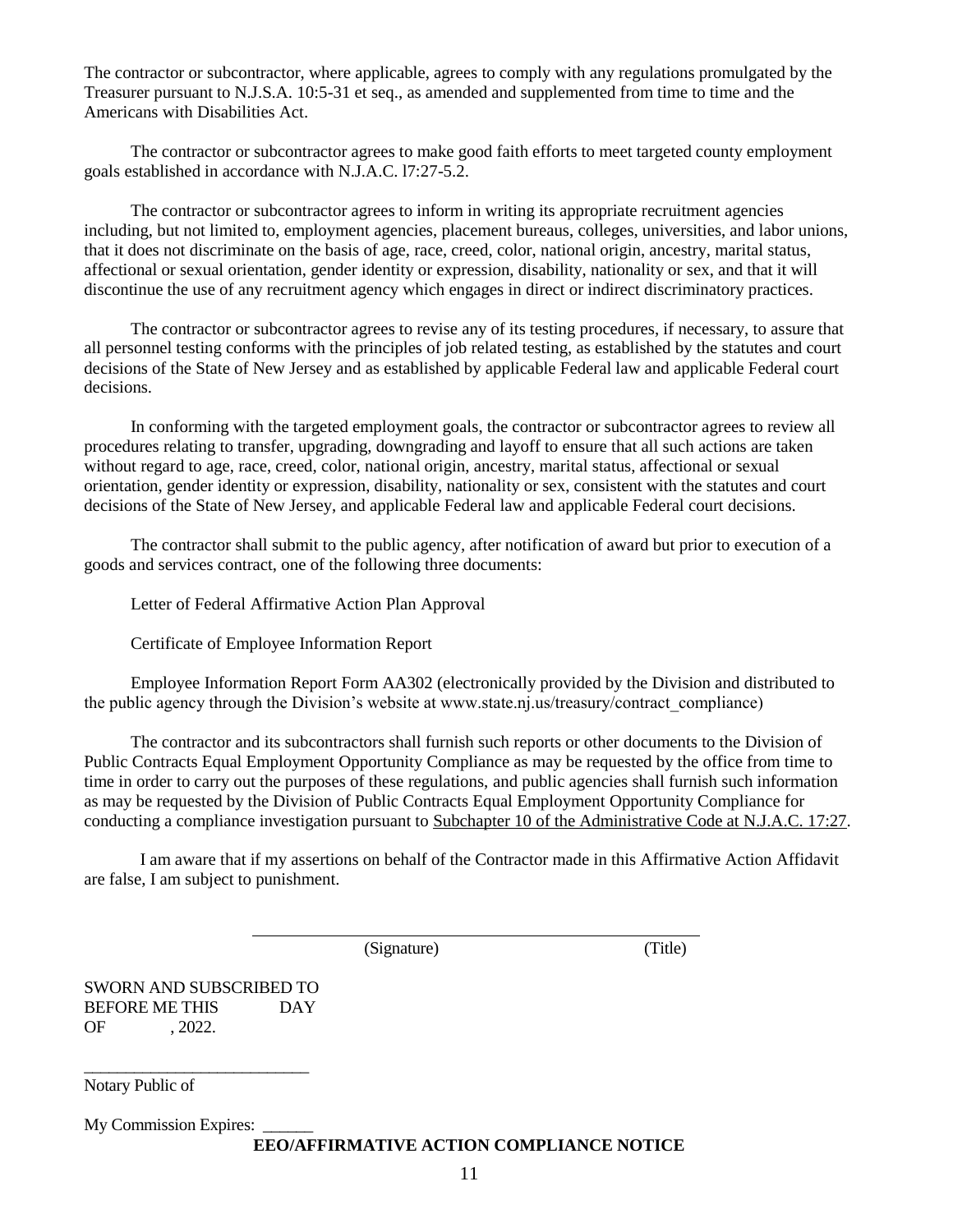#### **N.J.S.A. 10:5-31 and N.J.A.C. 17:27 GOODS, PROFESSIONAL SERVICE AND GENERAL SERVICE CONTRACTS**

All successful bidders are required to submit evidence of appropriate affirmative action compliance to the County and Division of Public Contracts Equal Employment Opportunity Compliance. During a review, Division representatives will review the County files to determine whether the affirmative action evidence has been submitted by the vendor/contractor. Specifically, each vendor/contractor shall submit to the County, prior to execution of the contract, one of the following documents:

Goods and General Service Vendors

1. Letter of Federal Approval indicating that the vendor is under an existing Federally approved or sanctioned affirmative action program. A copy of the approval letter is to be provided by the vendor to the County and the Division. This approval letter is valid for one year from the date of issuance.

|                                                      | Do you have a federally-approved or sanctioned EEO/AA program? | $Yes \Box No \Box$ |  |
|------------------------------------------------------|----------------------------------------------------------------|--------------------|--|
| If yes, please submit a photo copy of such approval. |                                                                |                    |  |

2. A Certificate of Employee Information Report (hereafter "Certificate"), issued in accordance with N.J.A.C. 17:27-1.1 et seq. The vendor must provide a copy of the Certificate to the County as evidence of its compliance with the regulations. The Certificate represents the review and approval of the vendor's Employee Information Report, Form AA-302 by the Division. The period of validity of the Certificate is indicated on its face. Certificates must be renewed prior to their expiration date in order to remain valid.

| Do you have a State Certificate of Employee Information Report Approval? Yes $\Box$ No $\Box$ |  |
|-----------------------------------------------------------------------------------------------|--|
| If yes, please submit a photo copy of such approval.                                          |  |

3. The successful vendor shall complete an Initial Employee Report, Form AA-302 and submit it to the Division with \$150.00 Fee and forward a copy of the Form to the County. Upon submission and review by the Division, this report shall constitute evidence of compliance with the regulations. Prior to execution of the contract, the EEO/AA evidence must be submitted.

The successful vendor may obtain the Affirmative Action Employee Information Report (AA302) on the Division website [www.state.nj.us/treasury/contract\\_compliance.](http://www.state.nj.us/treasury/contract_compliance)

The successful vendor(s) must submit the AA302 Report to the Division of Public Contracts Equal Employment Opportunity Compliance, with a copy to Public Agency.

The undersigned vendor certifies that he/she is aware of the commitment to comply with the requirements of N.J.S.A. 10:5-31 and N.J.A.C. 17:27 and agrees to furnish the required forms of evidence.

The undersigned vendor further understands that his/her bid shall be rejected as non-responsive if said contractor fails to comply with the requirements of N.J.S.A. 10:5-31 and N.J.A.C. 17:27.

| COMPANY |  |
|---------|--|
|         |  |

SIGNATURE: \_\_\_\_\_\_\_\_\_\_\_\_\_\_\_\_\_\_\_\_\_\_\_\_\_\_

PRINT NAME: \_\_\_\_\_\_\_\_\_\_\_\_\_\_\_\_\_\_\_\_\_\_\_\_\_\_

| TITI E |  |
|--------|--|
|--------|--|

DATE: \_\_\_\_\_\_\_\_\_\_\_\_\_\_\_\_\_\_

#### **STOCKHOLDER DISCLOSURE CERTIFICATION This Statement Shall Be Included with Bid Submission**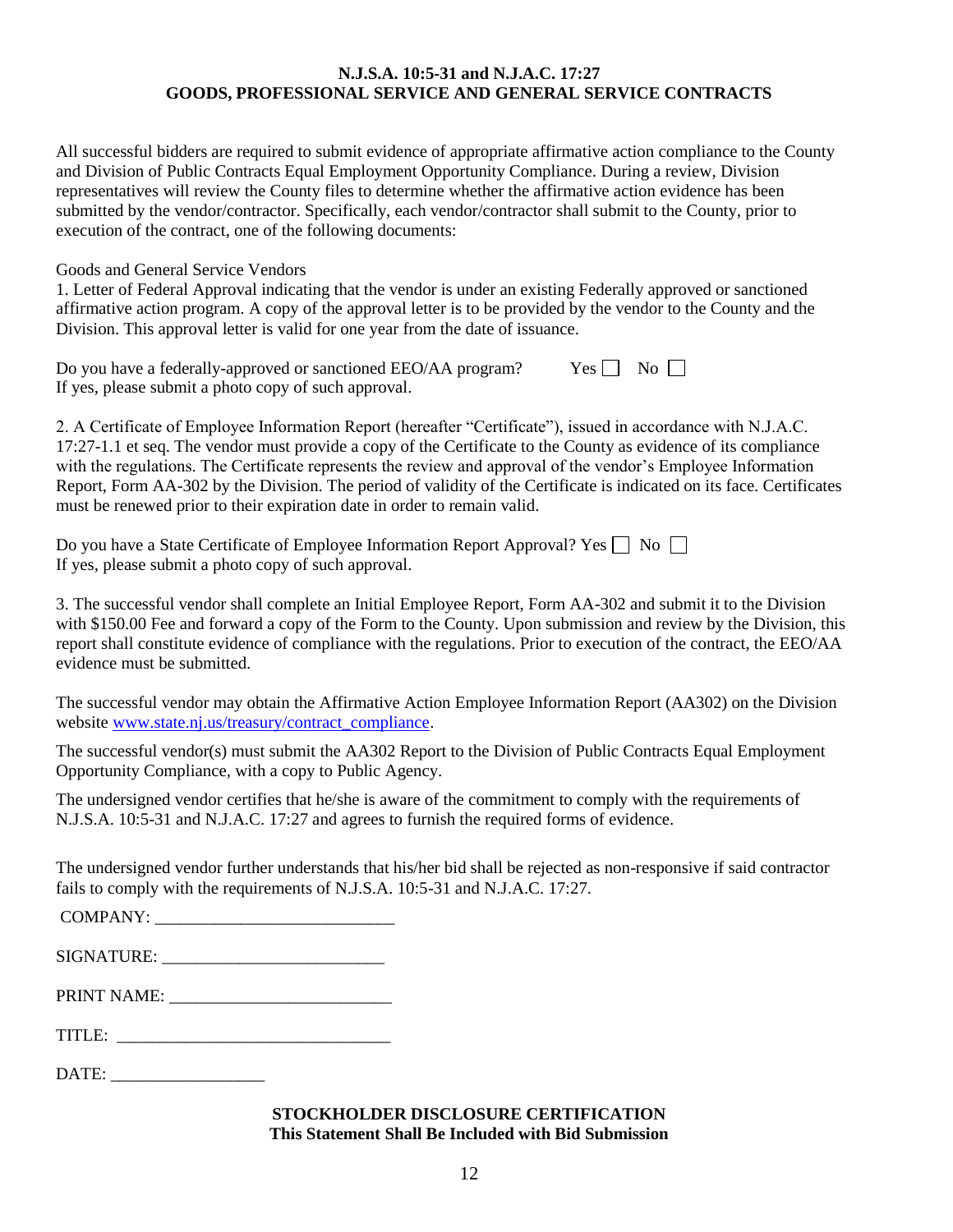Name of Business -

I certify that the list below contains the names and home addresses of all stockholders holding 10% or more of the issued and outstanding stock of the undersigned

OR

I certify that no one stockholder owns 10% or more of the issued and outstanding stock of the undersigned.

Check the box that represents the type of business organization:

- **Partnership**
- **Q** Corporation
- □ Sole Proprietorship
- Limited Partnership
- Limited Liability Corporation
- Limited Liability Partnership
- □ Subchapter S Corporation

Sign and notarize the form below and, if necessary, complete the stockholder list below.

| Stockholders:                                                                                                         |                                                                                                                      |
|-----------------------------------------------------------------------------------------------------------------------|----------------------------------------------------------------------------------------------------------------------|
|                                                                                                                       |                                                                                                                      |
|                                                                                                                       |                                                                                                                      |
| <u> 1989 - Johann Stoff, deutscher Stoff, der Stoff, der Stoff, der Stoff, der Stoff, der Stoff, der Stoff, der S</u> | <u> 1989 - Johann Barbara, martin amerikan basar dan berasal dalam basa dalam basa dalam basa dalam basa dalam b</u> |
|                                                                                                                       |                                                                                                                      |
|                                                                                                                       |                                                                                                                      |
|                                                                                                                       | <u> 1989 - Johann Barbara, martxa alemaniar argumento de la contrada de la contrada de la contrada de la contrad</u> |
| Subscribed and sworn before me this _____ day                                                                         |                                                                                                                      |
|                                                                                                                       | (Affiant)                                                                                                            |
| (Notary Public)<br>My Commission expires:                                                                             | (Print name & title of affiant)                                                                                      |
|                                                                                                                       | (Corporate Seal)                                                                                                     |
|                                                                                                                       | <b>NON-COLLUSION AFFIDAVIT</b>                                                                                       |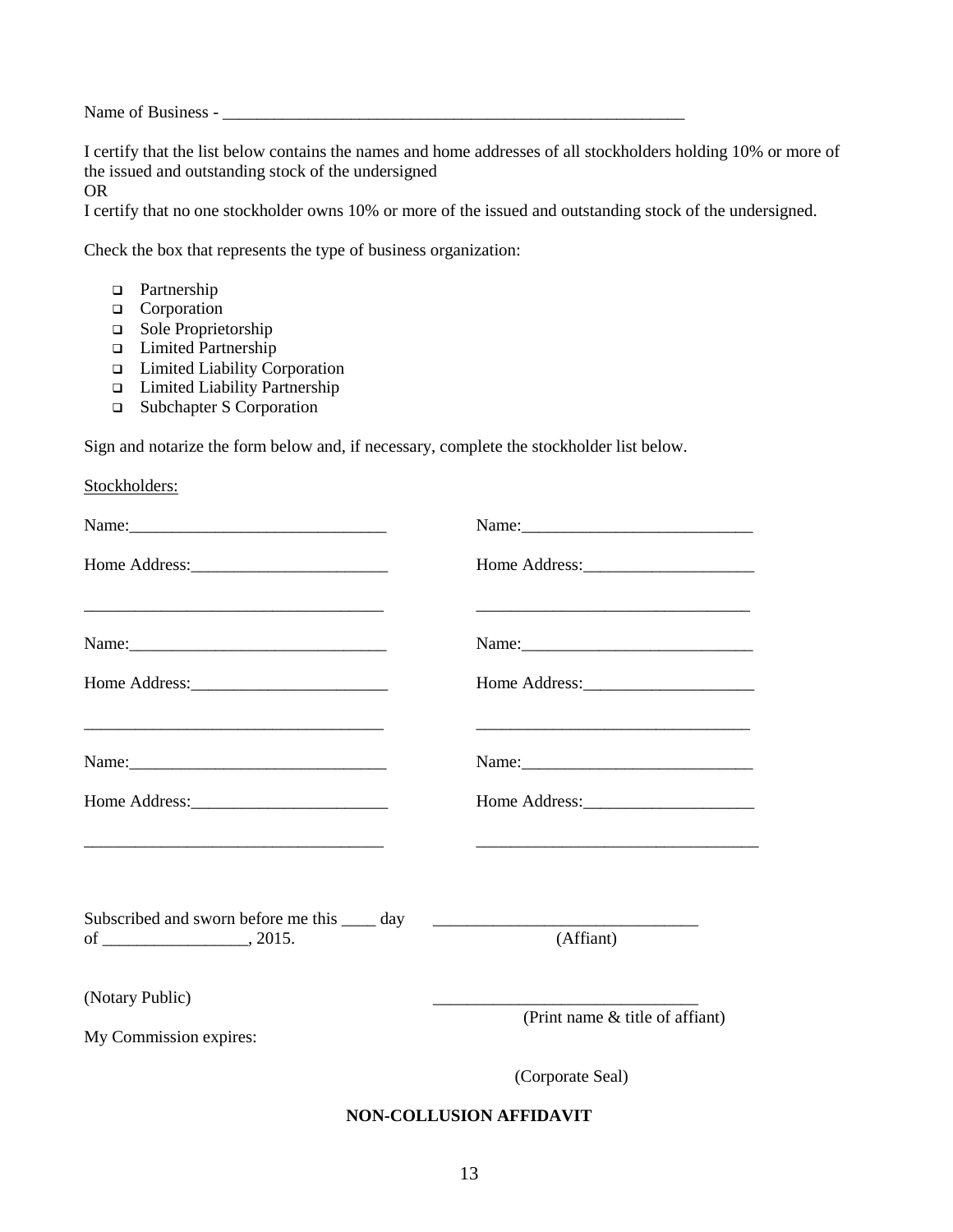| <b>State of New Jersey</b><br>County of $\_\_$ | SS:                                                                                                                  |  |  |
|------------------------------------------------|----------------------------------------------------------------------------------------------------------------------|--|--|
|                                                |                                                                                                                      |  |  |
| (name of affiant)                              | (name of municipality)                                                                                               |  |  |
|                                                |                                                                                                                      |  |  |
|                                                | of full age, being duly sworn according to law on my oath depose and say that:                                       |  |  |
|                                                |                                                                                                                      |  |  |
| (title or position)                            | (name of firm)                                                                                                       |  |  |
|                                                | the bidder making this Proposal for the bid entitled                                                                 |  |  |
|                                                | and that I executed the said proposal with                                                                           |  |  |
| (title of bid proposal)                        |                                                                                                                      |  |  |
|                                                | full authority to do so that said bidder has not, directly or indirectly entered into any agreement, participated in |  |  |
|                                                | any collusion, or otherwise taken any action in restraint of free, competitive bidding in connection with the        |  |  |
|                                                | above-named project; and that all statements contained in said proposal and in this affidavit are true and correct,  |  |  |
|                                                |                                                                                                                      |  |  |
|                                                | (name of contracting unit)                                                                                           |  |  |
|                                                | upon the truth of and in the statements contained in this affidavit in awarding the contract for said project.       |  |  |
|                                                | I further warrant that no person or selling agency has been employed or retained to solicit or secure such           |  |  |
|                                                | contract upon an agreement or understanding for a commission, percentage, brokerage, or contingent fee, except       |  |  |
|                                                | bona fide employees or bona fide established commercial or selling agencies maintained by                            |  |  |
|                                                |                                                                                                                      |  |  |
| Subscribed and sworn to                        |                                                                                                                      |  |  |
| before me this day                             |                                                                                                                      |  |  |
|                                                | Signature                                                                                                            |  |  |
| $\frac{1}{2022}$ , 2022                        |                                                                                                                      |  |  |
| Notary public of                               | (Type or print name of affiant under signature)                                                                      |  |  |
|                                                |                                                                                                                      |  |  |
| (Seal)                                         |                                                                                                                      |  |  |

# **ACKNOWLEDGMENT OF RECEIPT OF CHANGES TO BID DOCUMENTS FORM**

**Borough of Englewood Cliffs**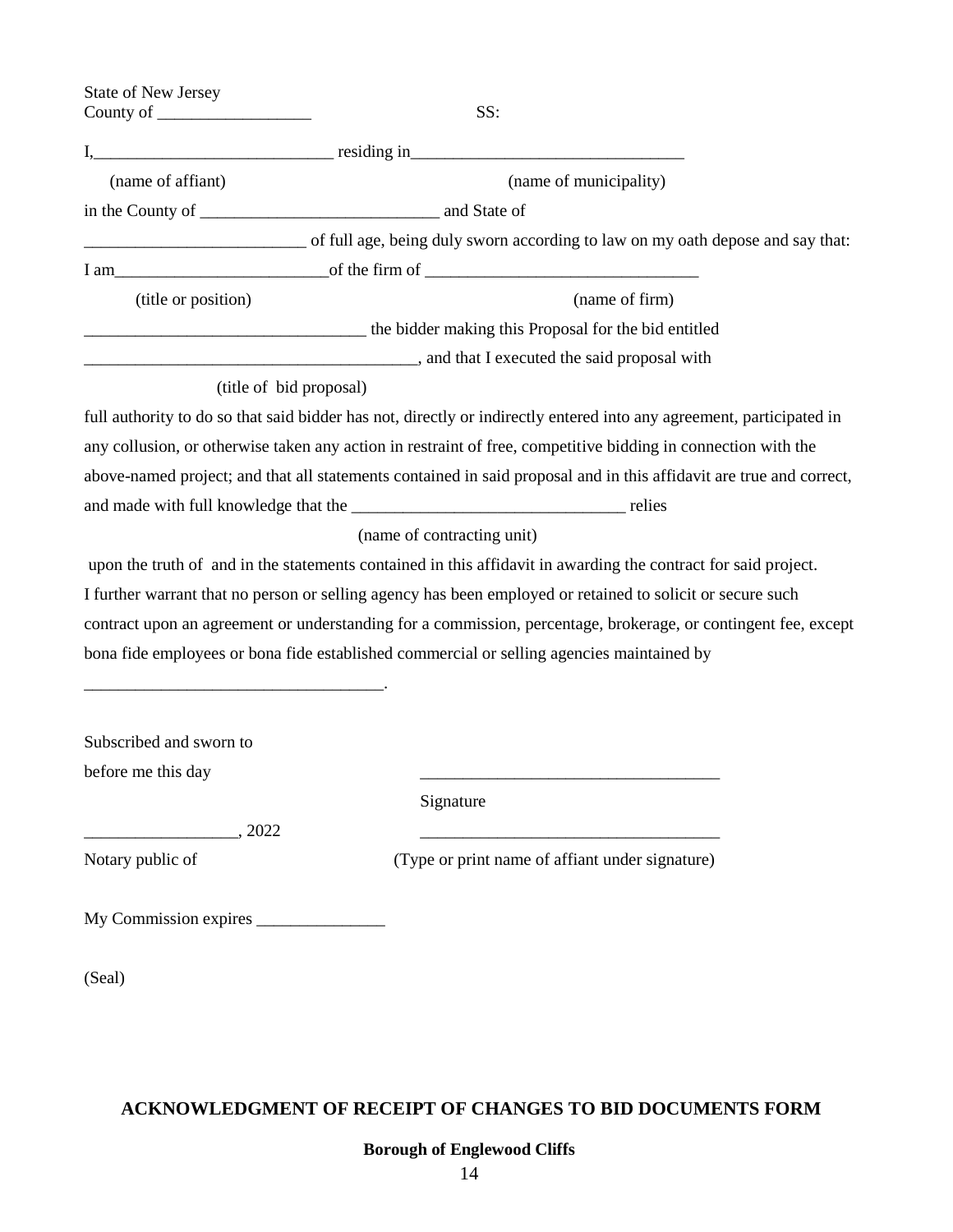# **2022 Tree Pruning the Removal Services**

Pursuant to N.J.S.A. 40A:11-23.1a., the undersigned bidder hereby acknowledges receipt of the following notices, revisions, or addenda to the bid advertisement, specifications or bid documents. By indicating date of receipt, bidder acknowledges the submitted bid takes into account the provisions of the notice, revision or addendum. Note that the local unit's record of notice to bidders shall take precedence and that failure to include provisions of changes in a bid proposal may be subject for rejection of the bid.

| Local Unit Reference Number<br>or Title of Addendum/Revision | How Received<br>(mail, fax,<br>pick-up, etc.) | Date Received |
|--------------------------------------------------------------|-----------------------------------------------|---------------|
|                                                              |                                               |               |
|                                                              |                                               |               |
|                                                              |                                               |               |
|                                                              |                                               |               |
|                                                              |                                               |               |
|                                                              |                                               |               |
|                                                              |                                               |               |
|                                                              |                                               |               |
|                                                              |                                               |               |

Acknowledgment by bidder:

Name of Bidder:

By Authorized Representative:

Signature:

Printed Name and Title:

Date:

#### **LIST OF PRINCIPAL SUBCONTRACTORS**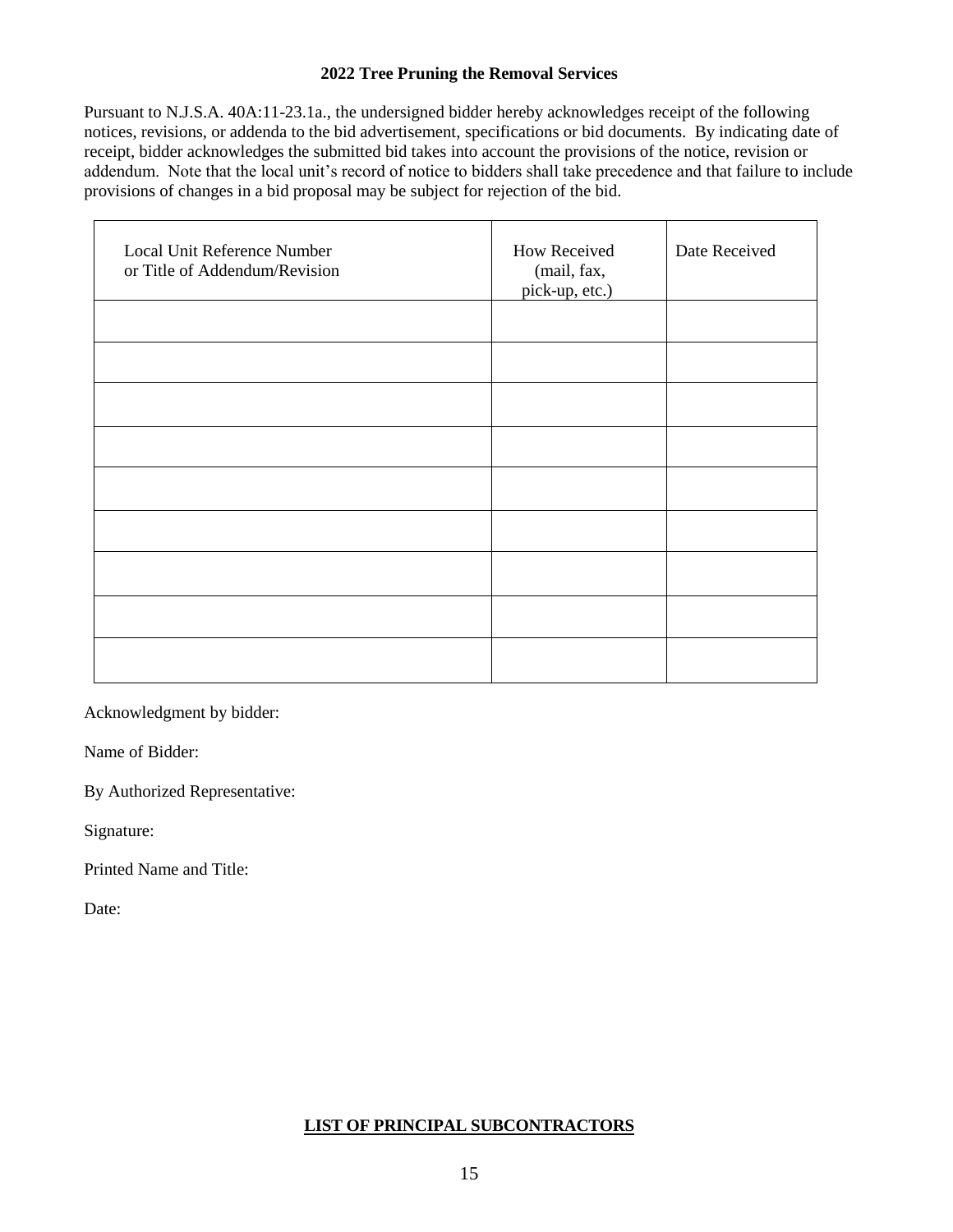Pursuant to NJ Local Public Contracts Law 40A:11-16, each bidder shall list the name or names of, and provide evidence of performance security (Consent of Surety) from all subcontractors to whom the Bidder proposes to subcontract the furnishing of plumbing and gas fitting, and all kindred work, of the steam and hot water heating and ventilating apparatus, of steam and hot water heating and ventilating apparatus, of steam power plants and kindred work, and of electrical work, structural steel and ornamental iron work, each of which subcontractor shall be qualified in accordance with the Contract Documents and N.J.S.A. 40A:11-16.

# NAMES AND ADDRESSES OF ALL SUBCONTRACTORS TO BE USED FOR THE PROJECT

| Name and Address | Trade | Dollar Amount<br>of SubContract |
|------------------|-------|---------------------------------|
|                  |       |                                 |
|                  |       |                                 |
|                  |       |                                 |
|                  |       |                                 |
|                  |       |                                 |
|                  |       |                                 |

(Add Additional Sheets, if so required)

**PLEASE NOTE: A Business Registration Certificate and a New Jersey Public Contractor's Registration Certificate must be provided for each listed Subcontractor.**

# **EQUIPMENT CERTIFICATION**

#### **INSTRUCTIONS FOR COMPLETING THE EQUIPMENT CERTIFICATION**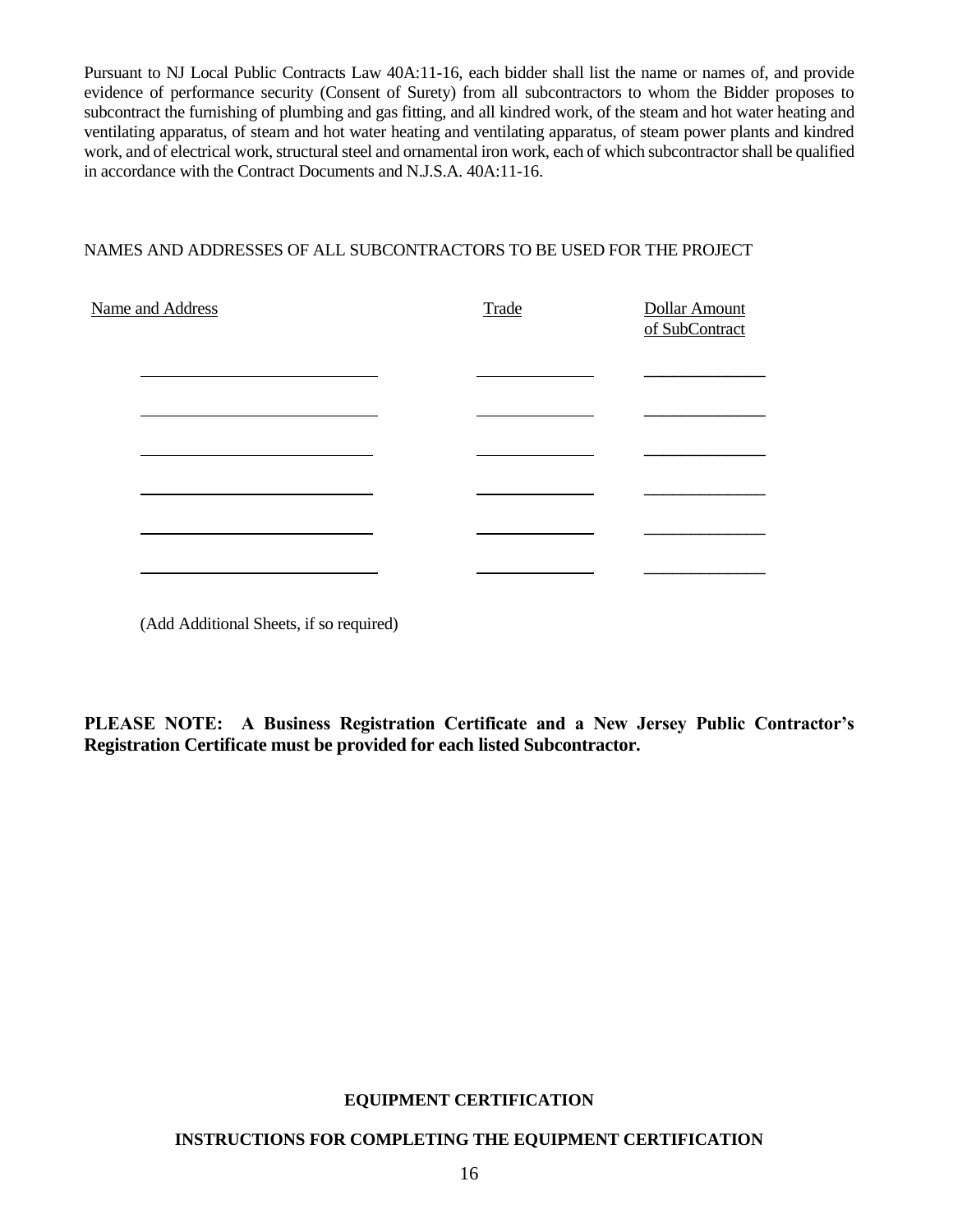For the necessary equipment owned, leased or controlled by the Bidder, Part 1 shall be completed. For the necessary equipment not owned, leased or controlled by the Bidder, Part 2 shall be completed. These certifications are made pursuant to the provisions of N.J.S.A. 40A:11-20 and must be submitted with the Proposal. Attach additional pages, if necessary.

## **PART 1**

This is to certify that I, the Bidder signing the attached Proposal, own, lease or control the necessary equipment required to accomplish the work shown and described in the Contract Documents and described below

# **LIST OF EQUIPMENT**

# **(ATTACH ADDITIONAL SHEETS AS REQUIRED)**

Date Signature of Bidder